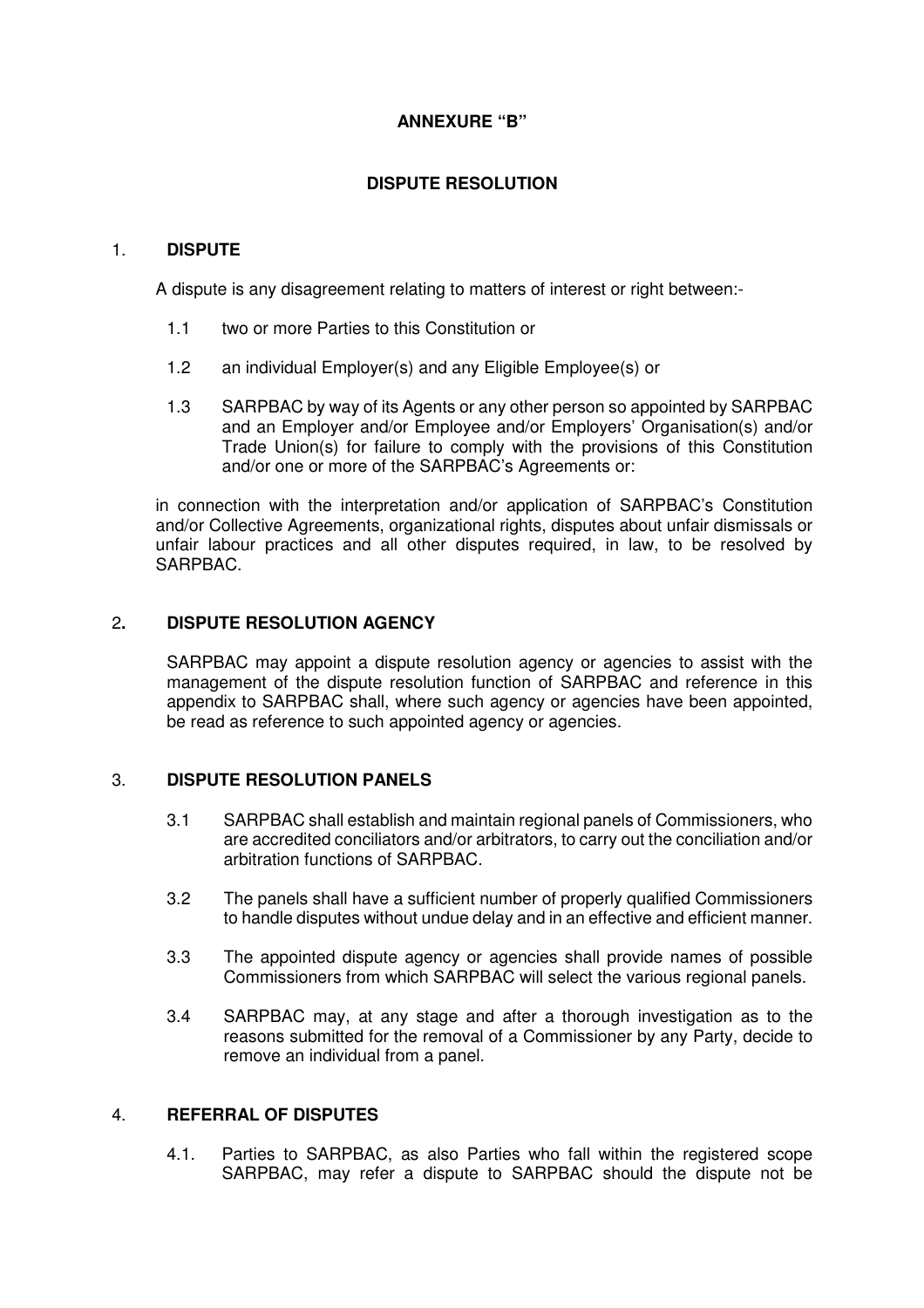resolved at plant level and a Party to the dispute wish to take the matter further.

- 4.2. Disputes shall only be referred to SARPBAC after Parties to the dispute have complied with and exhausted all plant level dispute resolution procedures and failed to resolve the dispute.
- 4.3. A Party may refer a dispute to SARPBAC if:-
	- 4.3.1 there is no plant level Collective Agreement or if the plant level Collective Agreement does not provide dispute procedures
	- 4.3.2 the procedure provided for in the plant level Agreement is inoperative
	- 4.3.3 a Party to the dispute has frustrated the resolution of the dispute in terms of the plant level procedures
- 4.4. A Party wishing to refer a dispute to SARPBAC for conciliation, Conciliation/Arbitration and/or arbitration must do so in writing, by completing SARPBAC's referral form setting out the details of the dispute and lodging the referral form, duly signed, together with all other required documentation with SARPBAC within the allowed time frame.
- 4.5. The referring Party must, when lodging a dispute with SARPBAC, attach documented proof that a copy of the referral form has been served on all other Parties to the dispute.
- 4.6. SARPBAC shall, on receipt of a referral and having satisfied itself as to the compliance of the referral with agreed procedures and time frames, appoint a Commissioner from the panel to conciliate, conciliate/arbitrate or arbitrate the dispute, as the case may be, and arrange the venue, date and time for the matter to be heard.
- 4.7. Disputes, including dismissal disputes, must be lodged with SARPBAC within thirty (30) days of the date on which the Act giving rise to the dispute occurred or, if at a later date, within thirty (30) days of all the plant level, internal dispute resolution procedures have been complied with and exhausted.
- 4.8. Unfair labour practice disputes must be lodged with SARPBAC within ninety (90) days of the date that the alleged unfair labour practice occurred.
- 4.9. SARPBAC shall refuse to accept a late referral unless, and until, an application for Condonation has been lodged with SARPBAC in terms of Clause 6 of this appendix.

## 5. **TIME PERIODS**

For the purpose of calculating any period of time in terms of these dispute resolution procedures:-

5.1 a day means any day of the week including Saturdays, Sundays and Public Holidays but excludes the period from the  $16<sup>th</sup>$  December of any year to the  $7<sup>th</sup>$ January of the following year, both days inclusive.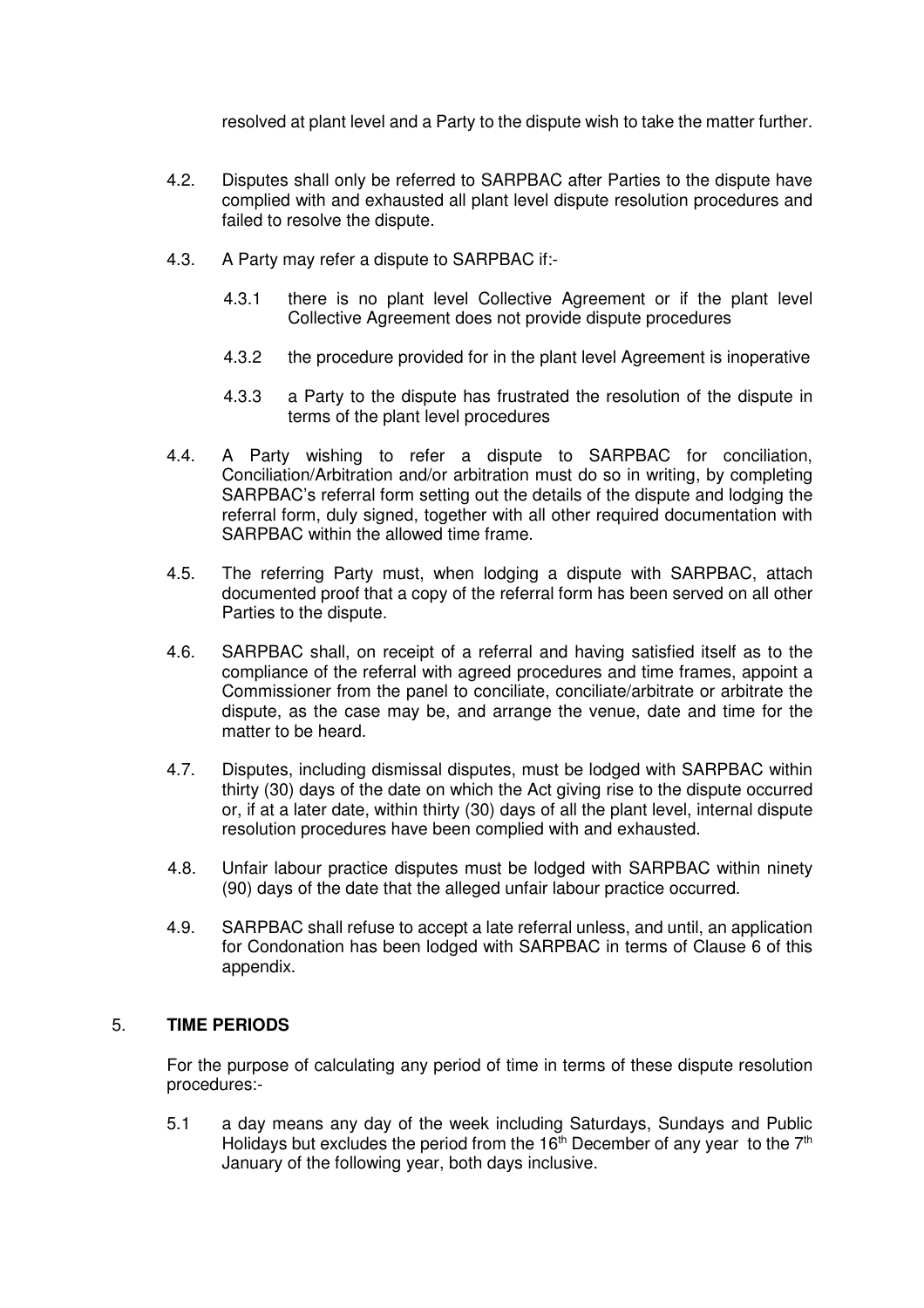5.2 the first day is excluded and the last day is included, subject to Clause 5.1 above.

# 6. **CONDONATION FOR LATE REFERRAL**

- 6.1 Late referral applies to any document, including a referral or an application document, lodged with SARPBAC outside of the time period prescribed in the Act or this appendix.
- 6.2 A Party lodging a late referral and/or document must apply for Condonation at the same time as lodging such late referral and/or document.
- 6.3 An application for Condonation must set out the grounds for seeking Condonation and must include details of the following:-
	- 6.3.1 the degree of lateness
	- 6.3.2 the reasons for the lateness and degree of fault
	- 6.3.3 the referring Party's prospects of succeeding with the dispute and obtaining the relief sought against the other Party or Parties
	- 6.3.4 any prejudice to the other Parties and
	- 6.3.5 all other relevant factors.
- 6.4. SARPBAC shall not accept any late referral without a Condonation application being attached to such late referral together with documented proof that all other Parties to the dispute have been notified about the late referral and application for Condonation.
- 6.5. Once a Condonation application has been submitted the responding Party or Parties must, should they wish to oppose such application, lodge written objections thereto within fifteen (15) days of receipt of the notice of such Condonation application.
- 6.6. A Commissioner will be appointed and will consider the late application and any objections lodged against the said application within fifteen (15) days after the date allowed, in terms of Clause 6.5 above, for submission of objections to such late referral and Condonation application.

## 7. **SERVING OF DOCUMENTS ON PARTIES**

The Party referring a dispute to SARPBAC must serve copies of such referral on each and every other Party to the dispute by:-

- 7.1. handing a copy of the referral documents to the person(s) that is Party to the dispute or
- 7.2. handing a copy of the referral document to the person(s) authorised in writing to accept service on behalf of each of the Parties to the dispute or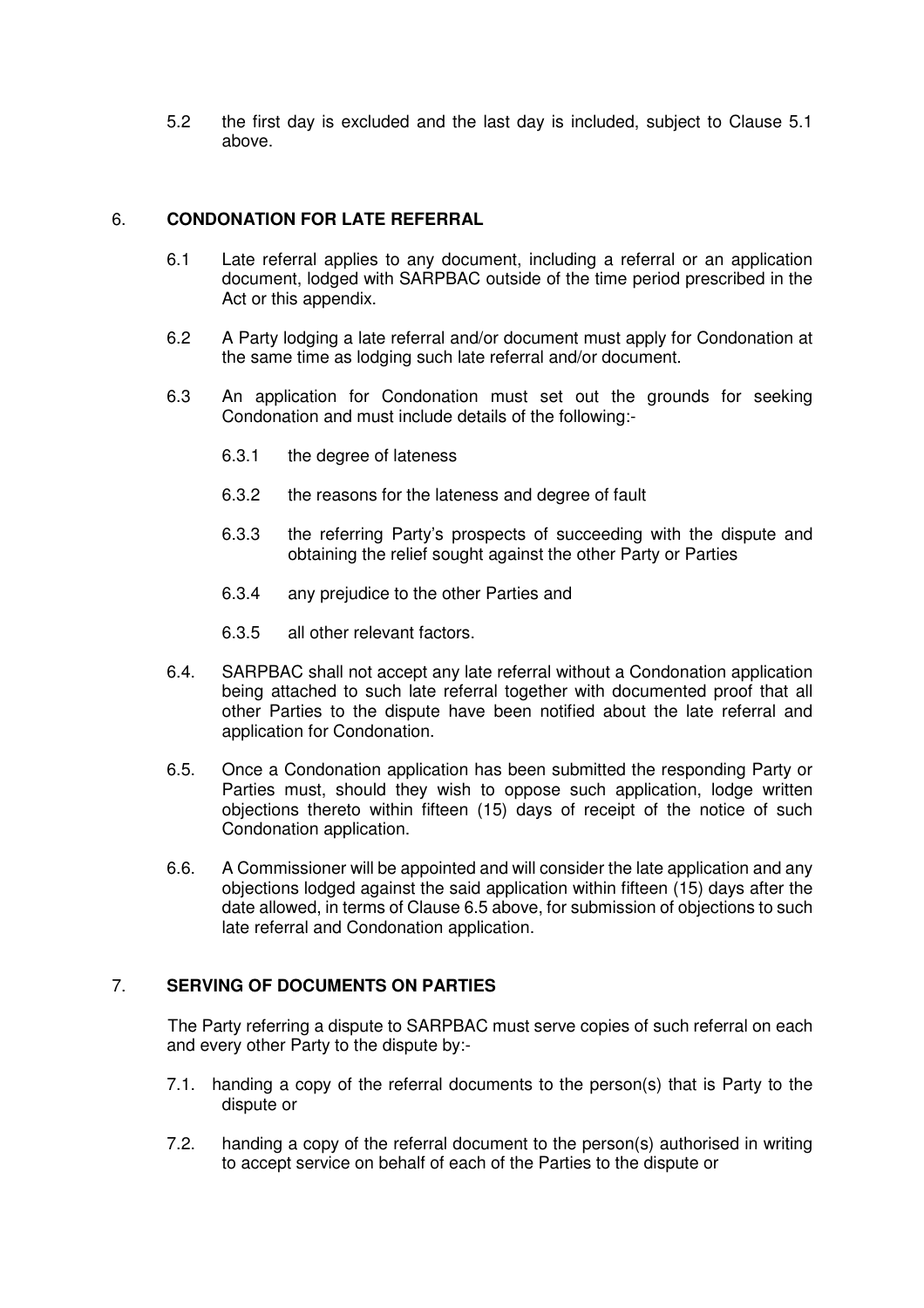- 7.3. faxing a copy of the referral document to all other Parties to the dispute or
- 7.4. sending a copy of the referral document by registered post to each of the other Parties to the dispute or
- 7.5. sending a copy of the referral document by courier to each of the other Parties to the dispute or
- 7.6 sending a copy of the referral document by e-mail to each of the other Parties to the dispute.

#### 8. **LODGING DOCUMENTS WITH SARPBAC**

8.1 The Party declaring the dispute must lodge the required dispute referral document and all supporting documentation with SARPBAC by:-

handing the documents to an Official of SARPBAC or

faxing the documents to SARPBAC or

sending the documents by registered post to SARPBAC or

sending the documents by Courier to SARPBAC or

sending a copy of the documents by e-mail to SARPBAC.

- 8.2 Documents will only be considered lodged with SARPBAC on the date on which SARPBAC actually receives such referral documents.
- 8.3 It is the sole responsibility of the referring Party to ensure the timely delivery of the documents to SARPBAC and to verify receipt of the documents by SARPBAC.

## 9. **REPRESENTATION AT DISPUTE PROCEEDINGS**

- 9.1. A Party to a dispute must appear in person at the dispute proceedings before SARPBAC but may, in addition, be represented by:-
	- 9.1.1. a Legal Practitioner or labour law consultant subject to agreement between the Parties or
	- 9.1.2. a member, Official or office bearer of a registered Trade Union, that the Party was a member of at the time the dispute arose or
	- 9.1.3. an Official or office bearer of a registered employer's association that the Party was a member of at the time the dispute arose or
	- 9.1.4. a director, employee, trustee or partner of the Employer Party or
	- 9.1.5. if proceedings are brought, or opposed, by more than one Party by another party to the dispute.
- 9.2. Despite clause 9.1.1 above, if the dispute is about the fairness of a dismissal and a Party has alleged that the reason for the dismissal relates to the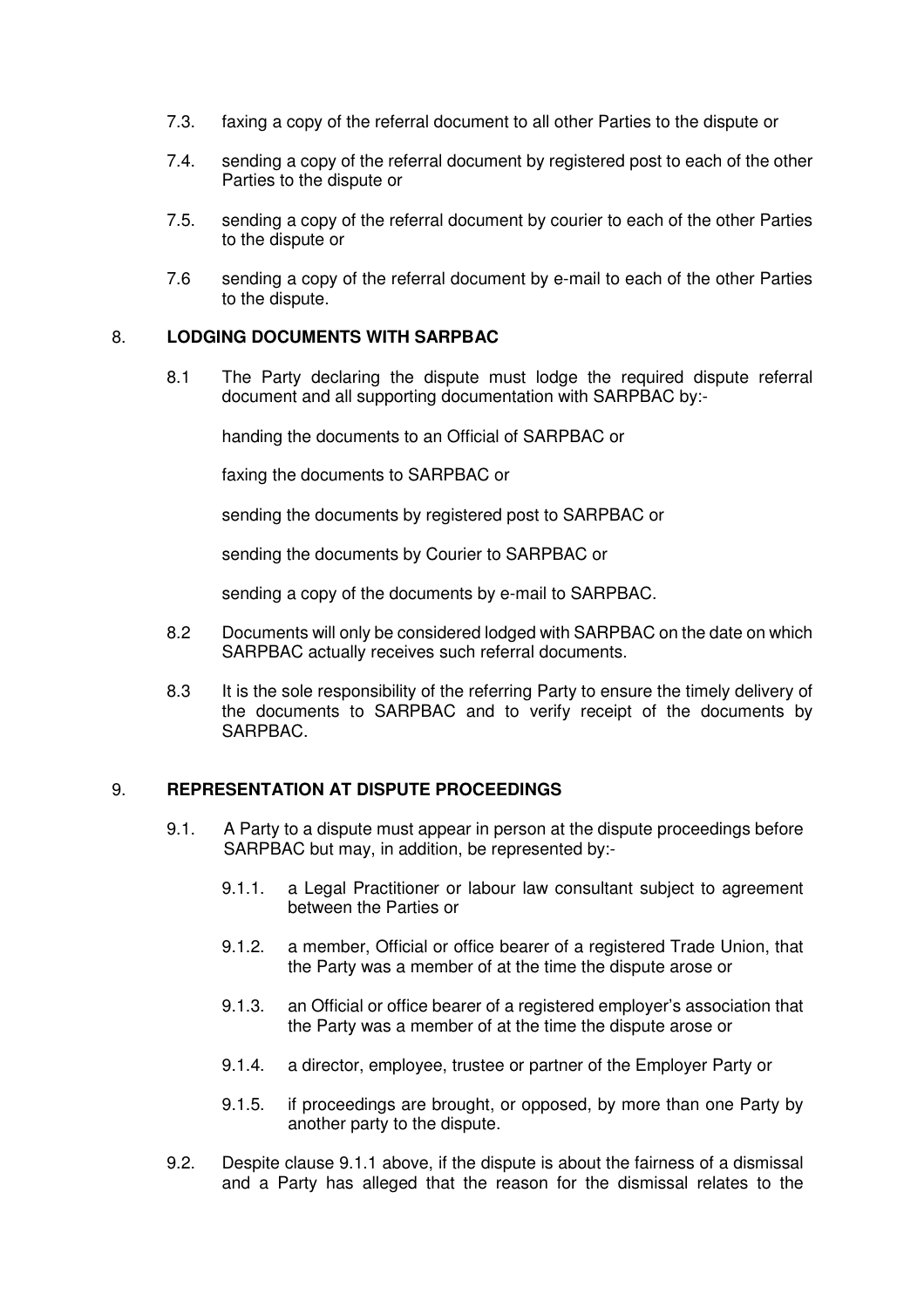employee's conduct or incapacity, the Parties are not entitled to be represented by a Legal Practitioner in the proceedings unless:-

- 9.2.1. the Commissioner and the other Parties consent to such an arrangement;
- 9.2.2. the Commissioner concludes that it is unreasonable to expect the Party to deal with the dispute without legal representation, after considering the nature of the questions of law raised by the dispute, complexity of the dispute, public interest and/or the comparative ability of the opposing Parties or their representatives to deal with the dispute.

#### 10. **JOINING OF PARTIES TO PROCEEDINGS**

- 10.1. SARPBAC or a Commissioner may join any number of persons as Parties in proceedings, if the right to relief depends on substantially the same question of law or fact.
- 10.2. A Commissioner may make an order joining any person as a Party in the proceedings if the Party to be joined has a substantial interest in the subject matter of the proceedings.
- 10.3. A Commissioner may make an order in terms of Clause 10(2) above
	- 10.3.1 on the Commissioner's own accord or
	- 10.3.2 on application by a Party or
	- 10.3.3 if a person entitled to join the proceedings applies at any time during the proceedings to intervene as a Party.
- 10.4. An application to join any person as a Party to proceedings must be accompanied by copies of all documents previously delivered unless the person concerned or that person's representative is already in possession of the documents.
- 10.5. Subject to any order made in terms of Clause 10.2 above, a joiner in terms of this clause does not affect any steps already taken in the proceedings.

## 11. **CORRECTING THE CITATION OF A PARTY**

If a Party to any dispute proceedings has been incorrectly or defectively cited, SARPBAC may, on application by the Parties and on notice to the Parties concerned, correct the error or defect.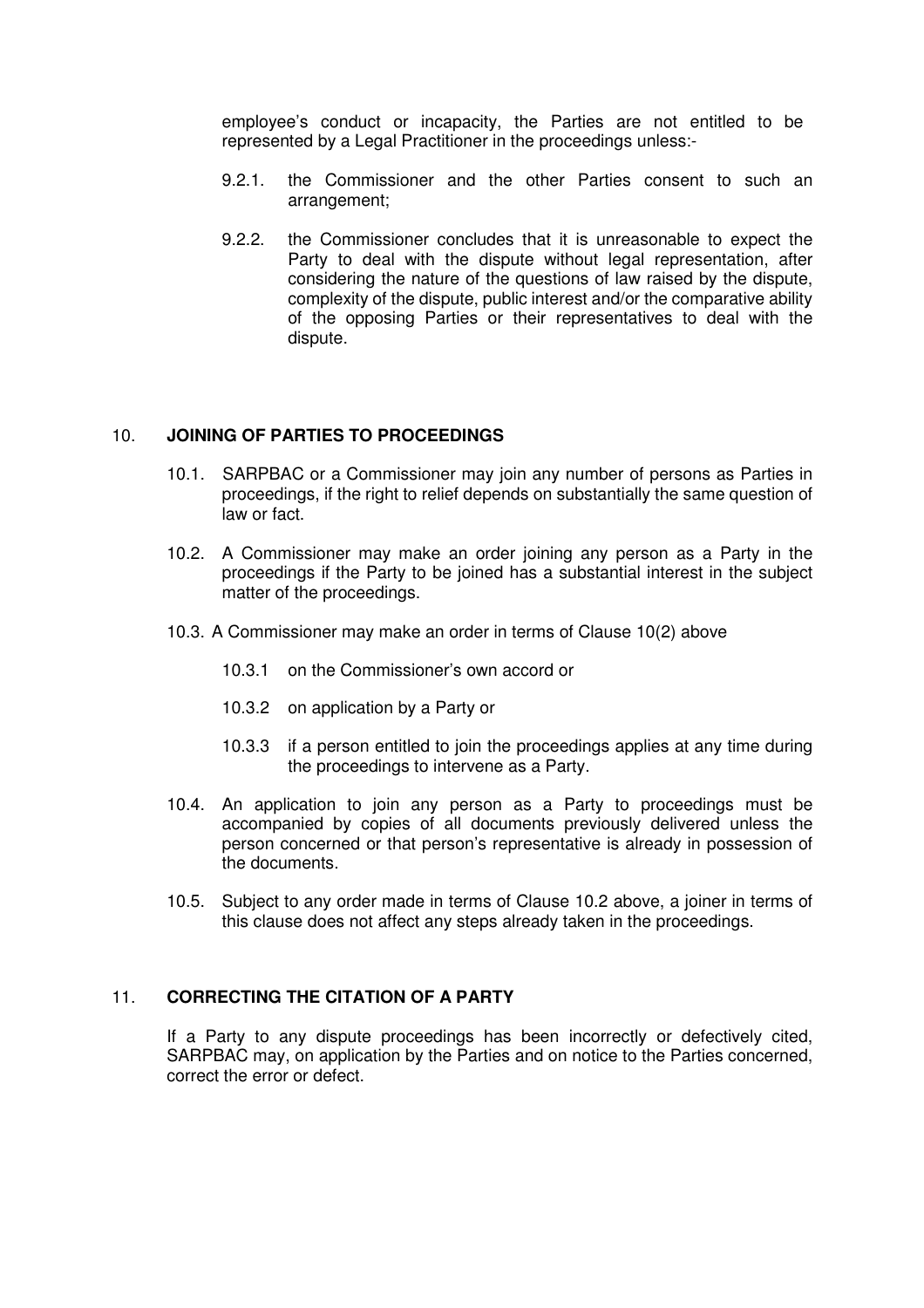#### 12. **CONSOLIDATION OF DISPUTES**

- 12.1. SARPBAC or Commissioner, of their own accord or on application, may consolidate more than one dispute so that the disputes may be dealt with at the same dispute proceedings.
- 12.2. Disputes will be consolidated if they are of a similar nature and/or originating from the same incident.

# 13**. DISCLOSURE OF DOCUMENTS**

Any Party may request a Commissioner at a dispute hearing to make an order requiring any other Party to the dispute to disclose all relevant documents.

#### 14**. FAILURE TO ATTEND PROCEEDINGS**

- 14.1. The Parties to a dispute must attend the conciliation, Conciliation/Arbitration or arbitration in person, irrespective of whether or not they are represented by third parties.
- 14.2. If a Party to a dispute fails to attend the dispute proceedings before SARPBAC, and that part
	- 14.2.1. has referred the dispute to SARPBAC, a Commissioner may dismiss the matter by issuing a written ruling or
	- 14.2.2. has not referred the matter to SARPBAC, the Commissioner may:-
		- 14.2.2.1. continue with the proceedings in the absence of that Party or
		- 14.2.2.2. adjourn the proceedings to a later date not more than sixty (60) days from such adjourned proceedings
- 14.3. A Commissioner must be satisfied that all Parties have been properly notified of the date, time and venue of the proceedings, before making any decision in terms of Clause 14(2).
- 14.4. If a Party or Parties fail to appear at the time scheduled for commencement of the arbitration hearing the Commissioner will postpone the proceedings for thirty (30) minutes. If a Party or Parties, after expiry of thirty (30) minutes, still fail to appear, the Commissioner will make a decision in terms of Clause 14(2).
- 14.5. If a matter is dismissed, SARPBAC must send a copy of the ruling to the parties.
- 14.6. The Commissioner may award costs in accordance with the provisions of Section 138(10) of the LRA, and shall be obliged to award costs against the Party whose non-attendance results in the matter being postponed, in the absence of such party providing compelling reasons for non-attendance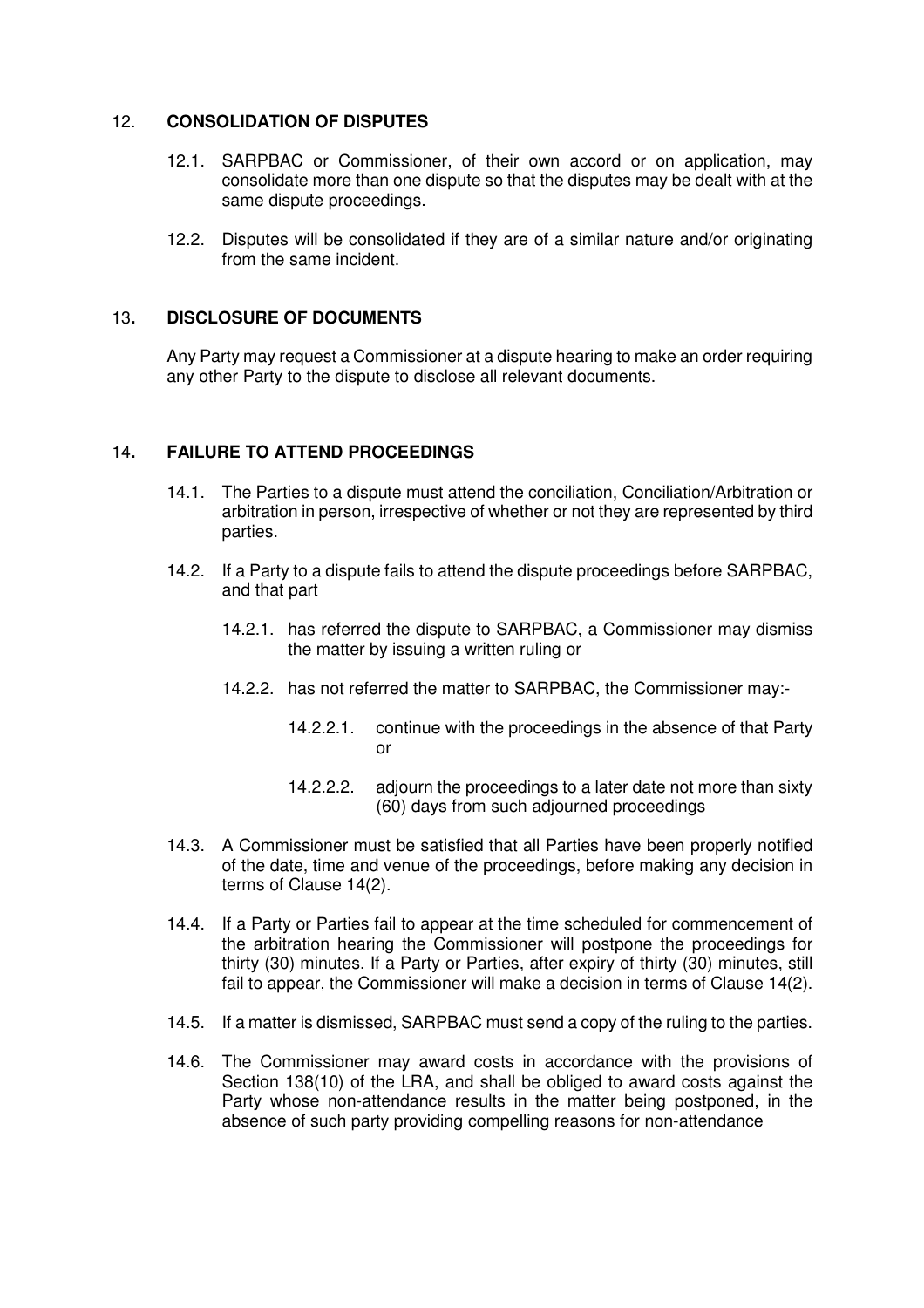## 15**. UNREPRESENTED APPLICANTS WITHOUT CONTACT DETAILS**

- 15.1 An unrepresented applicant who intends to refer a dispute to SARPBAC and who does not have a postal address or fax number must hand deliver the referral form to SARPBAC.
- 15.2 If a referral form as contemplated in clause 15.1 above is received SARPBAC must provide the applicant with a case number and written instructions to contact SARPBAC by telephone or in person, within seven days of the date of referral, in order for SARPBAC to notify the applicant of the details of the hearing.
- 15.3 The administrator who notifies the applicant of the hearing in terms of clause 15(2) above must record on the case file and on the case management system that the applicant has been notified of the details of the hearing.
- 15.4 The record made in terms of clause 15.3 above will constitute proof that the applicant was notified of the hearing.

# 16. **RECORDINGS OF DISPUTE PROCEEDINGS**

- 16.1 The Commissioner must keep a record of:-
	- 16.1.1 evidence given in an arbitration hearing
	- 16.1.2 sworn testimony given in any proceedings before the Commissioner; and
	- 16.2.3 any arbitration award or ruling made by the Commissioner.
- 16.2 The record may be kept by legible hand-written notes or by means of an electronic recording
- 16.3 A Party may request a copy of the transcript of a record or a portion of a record kept in terms of Clause 16(1) above, on payment of the costs of the transcription
- 16.4 After the person who makes the transcript of the record has certified that it is correct, the record must be returned to SARPBAC
- 16.5 The transcript of a record certified as correct in terms of Clause 16(4) above is presumed to be correct, unless the Labour Court decides otherwise.

## 17. **ISSUING OF A SUBPOENA**

- 17.1 Any Party, who requires SARPBAC or a Commissioner to subpoena a person in terms of section 142(1) of the Act, must file a completed subpoena form, requesting a subpoena together with a written motivation setting out why the evidence of the person to be subpoenaed is necessary
- 17.2 An application in terms of Clause 17(1) above must be lodged with SARPBAC at least ten (10) days before the arbitration hearing, or as directed by the Commissioner hearing the arbitration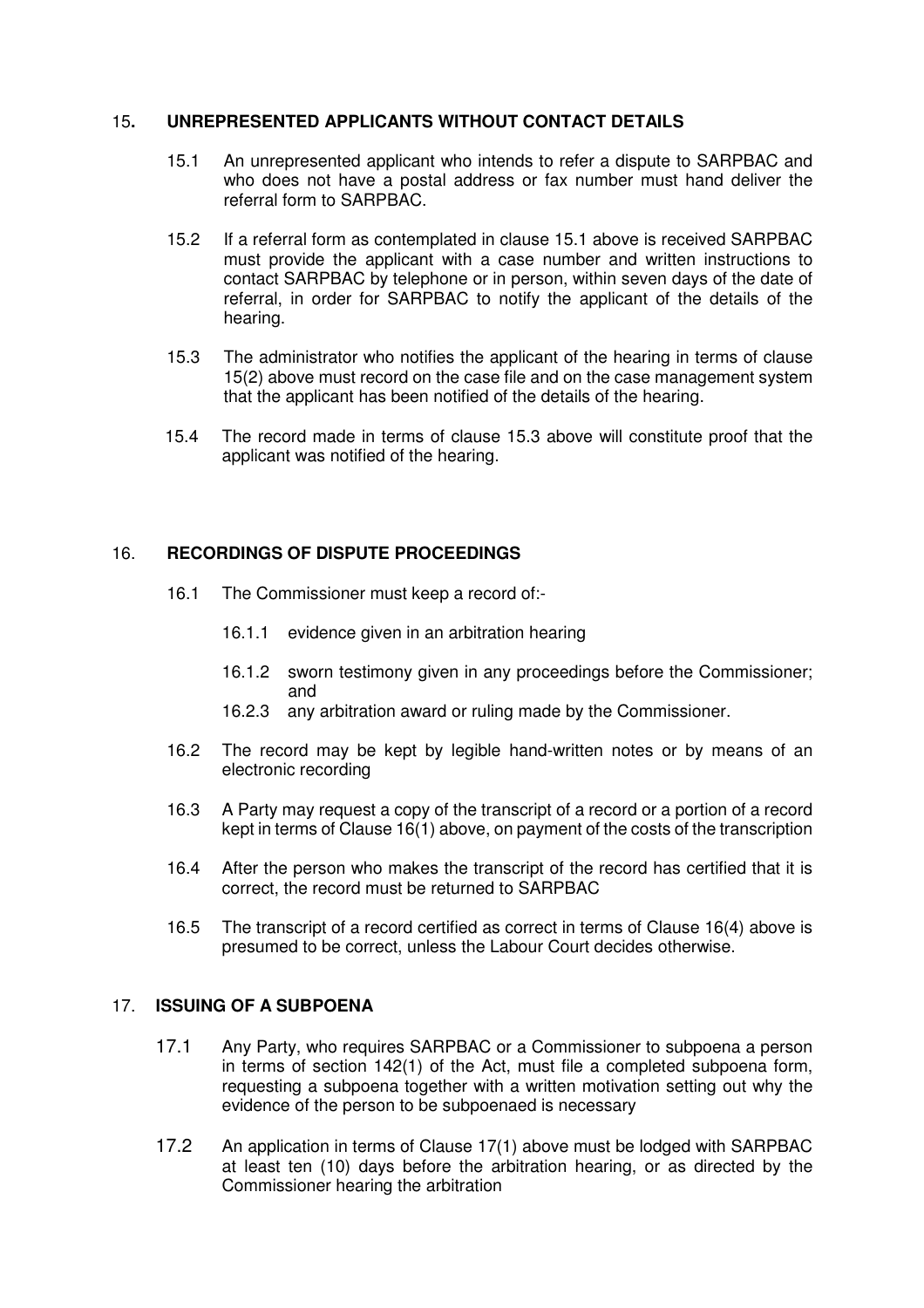- 17.3 SARPBAC or a Commissioner may refuse to issue a subpoena if:-
	- 17.3.1. the Party does not establish why the evidence of the person is necessary or
	- 17.3.2. the Party subpoenaed does not have a reasonable period in which to comply with the subpoena
	- 17.3.3. SARPBAC or a Commissioner is not satisfied that the Party has made arrangements to pay the reasonable travel costs of the person subpoenaed
	- 17.4. A subpoena must be served on the witness that is subpoenaed:-
		- 17.4.1 by the person who has requested the subpoena or by the Sheriff at least seven (7) days before the scheduled date of the arbitration and
		- 17.4.2 if so directed by SARPBAC, accompanied by payment of the prescribed witness fees for one day in accordance with the tariff of allowances published by notice in the Gazette in terms of section 142(7) of the Act and the witnesses' reasonable travel costs
		- 17.4.3. Clauses 17.3.3 and 17.4.2 above do not apply if SARPBAC in terms of section 142(7)(c) of the Act has waived the requirement for the Party to pay witness fees.

## 18. **CONCILIATION OF DISPUTES OF INTEREST**

This section applies to Disputes of Interest referred to SARPBAC. SARBAC's jurisdiction in Disputes of Interest is limited to conciliation. In regard to conciliation of such disputes the following shall apply:

- 18.1 Notice by SARPBAC of a conciliation meeting
	- 18.1.1 After receiving a referral in terms of Clause 4, SARPBAC must give the Parties at least twenty-one (21) days' notice in writing of a conciliation hearing, unless the Parties agree to a shorter period of notice.
	- 18.1.2 SARPBAC will give notice by fax, registered post or email, depending on the information provided by the Parties.
- 18.2 Failure to attend conciliation by a Party
	- 18.2.1 The Parties to a dispute must attend the conciliation.
	- 18.2.2. If a Party to a dispute fails to attend conciliation, the Commissioner may deal with it in terms of Clause 14.
- 18.3 If conciliation fails to resolve a Dispute of Interest that has been referred to SARPBAC in terms of Clause 4 of this appendix and a certificate has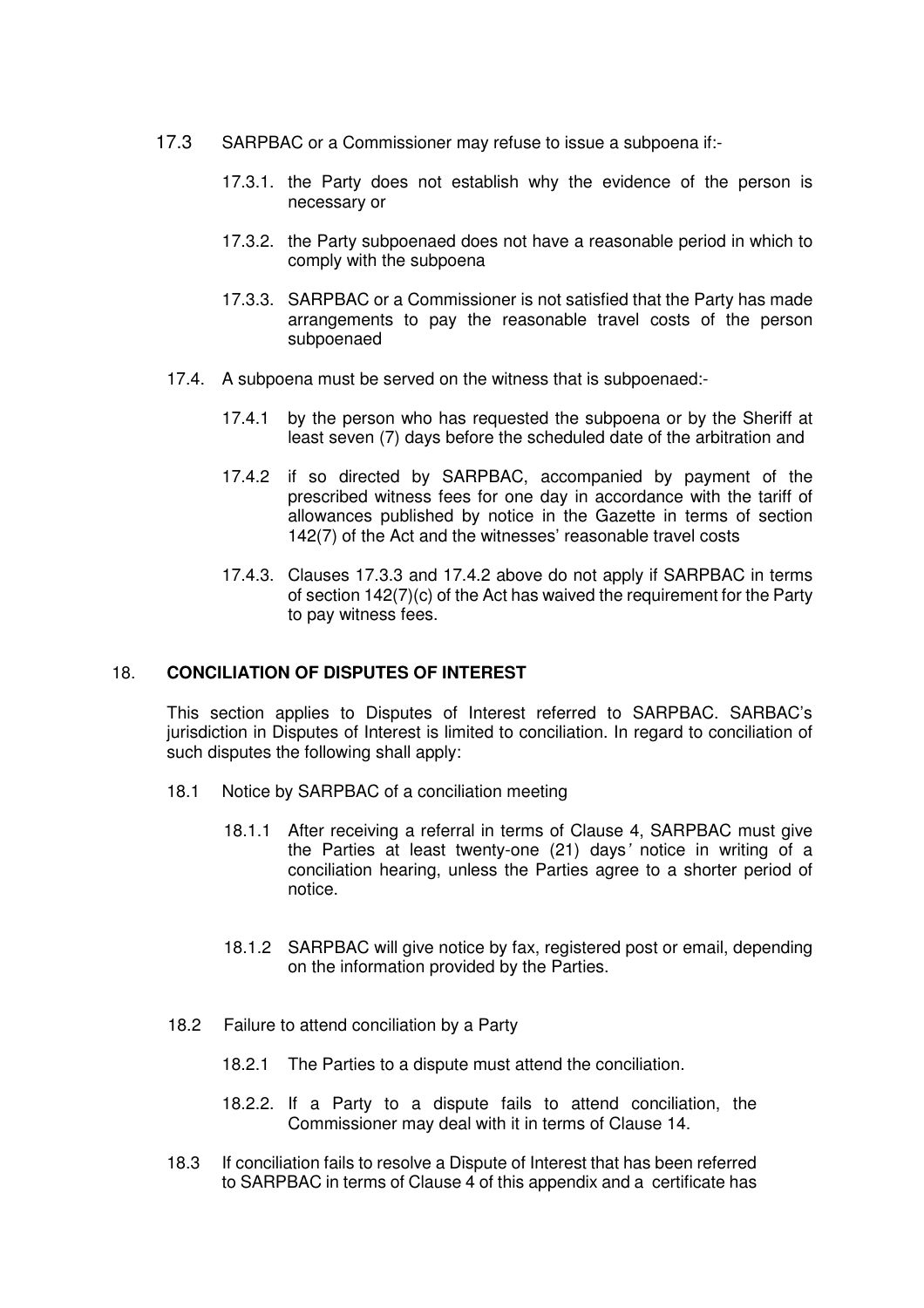been issued by the Commissioner stating that the dispute has not been resolved then:-

- 18.3.1. after of a cooling-off period of thirty (30) days from the date of such certificate, or any extension of this period agreed to between the parties to the dispute.
- 18.3.2. every employee, involved in the dispute who has the right to strike in terms of Section 64 of the Act, may embark on such strike action subject to at least forty-eight (48) hours' written notice of the commencement of such strike action being given to the Employer that is party to the dispute or, where more than one Employer is party to the same dispute, to SARPBAC and to the Employers' Organisation to which such Employers are members.
- 18.3.3. every Employer, involved in the dispute who has the right to lock-out in terms of Section 64 of the Act, may commence with such lock-out action subject to at least forty-eight (48) hours' written notice of the commencement of such lock-out action being given to the Trade Union (s) that is party to the dispute or, if there is no such Trade Union, to the Employees concerned unless the issue in dispute relates to a Collective Agreement to be concluded in SARPBAC in which case notice must also be given to SARPBAC.
- 18.3.4 if the issue in dispute concerns a refusal to bargain, as contemplated in Section 64(2) of the Act, an advisory award must have been made in terms of Section 135(3)(c) of the Act before the notice as provided for in Clauses 18.3.2 and/or 18.3.3 above may be given

# 19. **CONCILIATION / ARBITRATION OF DISPUTES OF RIGHT**

All unresolved Disputes of Right, including disputes about the fairness of a dismissal or a dispute about an unfair labour practice, may be referred to SARPBAC. In regard to such referrals, the following shall apply:

- 19.1 All unresolved Disputes of Right that are referred to SARPBAC in terms of Clause 4 of this appendix will be scheduled for Conciliation/Arbitration subject to Clause 19.2 below
- 19.2 Where a Party objects to the Conciliation/Arbitration process, the matter will proceed directly to arbitration on the day that it is scheduled for the Conciliation/Arbitration proceedings
- 19.3 SARPBAC must give the Parties at least twenty-one (21) days' notice in writing that a matter has been scheduled for Conciliation/Arbitration, unless the Parties agree to a shorter period of notice.
- 19.4 The provisions of the Act and the provisions set out in this appendix that are applicable to conciliation and arbitration respectively apply, with the changes required by the context, to Conciliation/Arbitration Proceedings.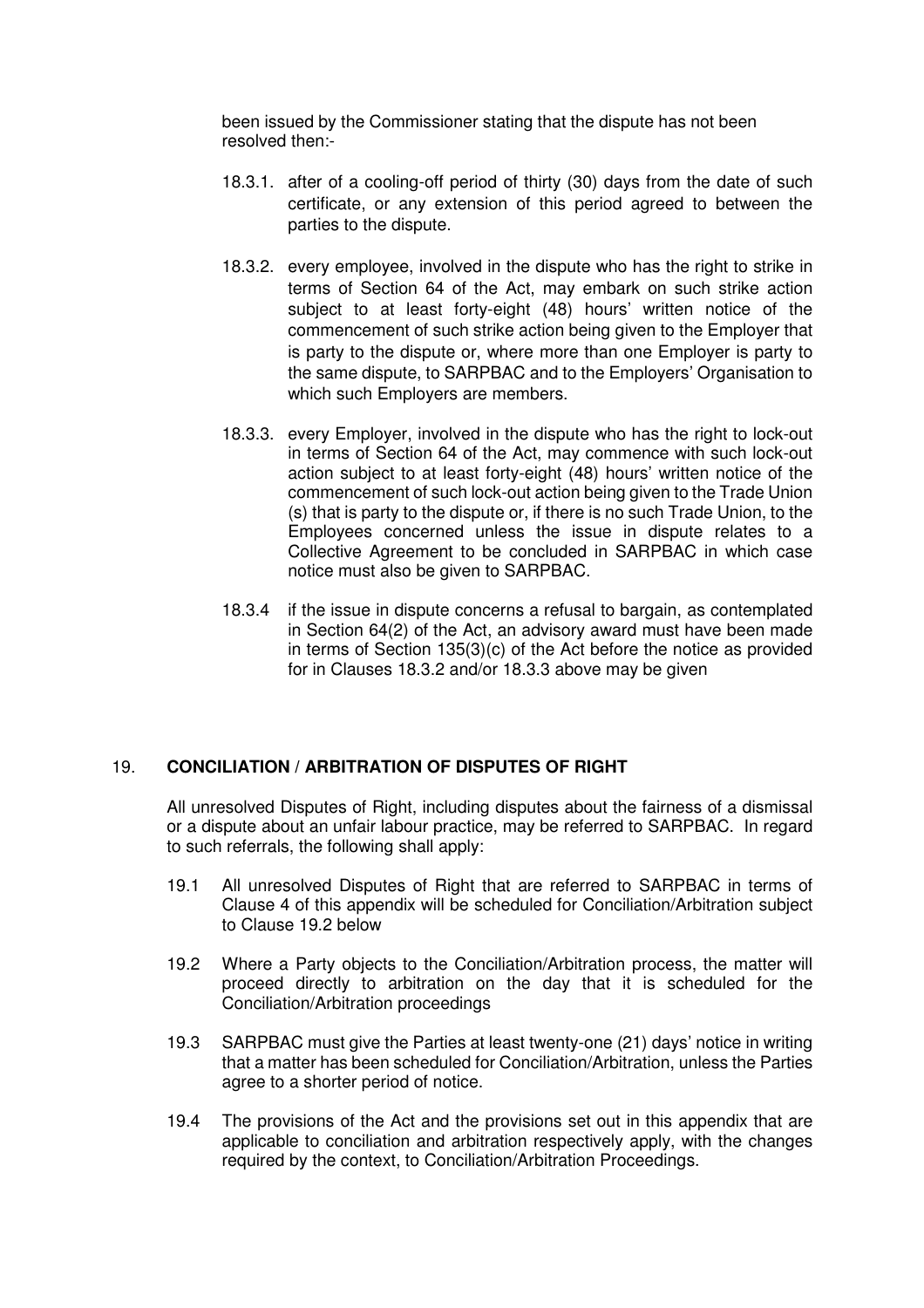19.5 If the arbitration does not commence on the dates specified in terms of the notice in Clause 19(3) above, SARPBAC must, subject to clause 14 above, reschedule the matter.

## 20. **PRE-ARBITRATION CONFERENCE**

- 20.1 The Parties to an arbitration shall hold a pre-arbitration conference dealing with the relevant matters prior to the Conciliation/Arbitration or arbitration proceedings taking place.
- 20.2 The Parties should endeavour to hold a pre-arbitration conference at least seven (7) days before the scheduled date for the commencement of the conciliation/arbitration or arbitration proceedings.

## 21. **POSTPONEMENT OF PROCEEDINGS**

- 21.1 Any Party may apply for a postponement of conciliation, Conciliation/Arbitration or arbitration proceedings by serving an application for postponement on the other Parties to the dispute and lodging a copy with SARPBAC at least seven (7) days before the scheduled date of such proceedings.
- 21.2 SARPBAC must postpone proceedings without the Parties appearing if
	- 21.2.1 all the Parties to the dispute agree in writing to the postponement and the written agreement for the postponement is received by SARPBAC at least seven (7) day's prior to the scheduled date of the such proceedings; or
	- 21.2.2 there are compelling reasons to postpone.
- 21.3 Upon postponement of any proceedings, the Commissioner must reschedule such proceedings to a later date not more than sixty (60) days from such postponement.
- 21.4 Any Party who seeks or causes a postponement in circumstances other than those provided for in clauses 21.1 or 21.2 above shall bear the costs of the postponement regardless of the cause.

## 22**. ARBITRATION OF DISPUTES**

- 22.1 SARPBAC must give the Parties at least twenty-one (21) days notice in writing of an arbitration hearing, unless the Parties agree to a shorter period of notice.
- 22.2 The Commissioner shall conduct the arbitration proceedings as stipulated in Section 138 of the Act.
- 22.3 In arbitrating disputes referred to SARPBAC, a Commissioner will have the powers provided for in Section 142 of the Act read with the charges required by the context.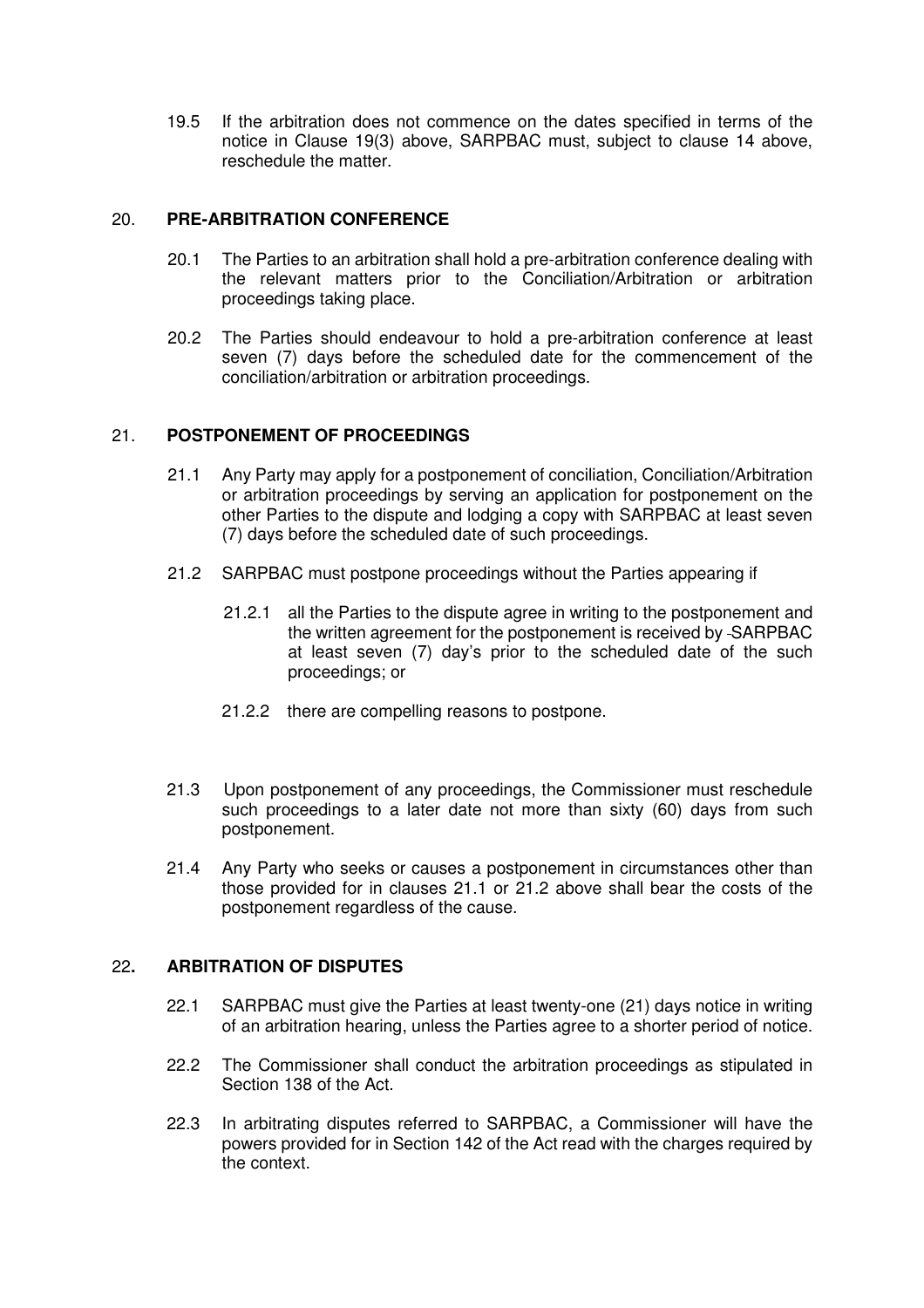- 22.4 An Commissioner conducting an arbitration may make an appropriate award, including, but not limited to, an award:-
	- 22.4.1 ordering any person to pay any amount owing in terms of a Collective Agreement.
	- 22.4.2 confirming, varying or setting aside a compliance order issued by SARPBAC.
	- 22.4.3 any award as contemplated in section 138(9) of the Act.
- 22.5 The Commissioner may make an order for the payment of costs against a Party or Parties if requested to do so and if the Commissioner deems the actions of the Party or Parties, against whom such costs award has been requested, to have unduly delayed or frustrated the resolution of the dispute or that such Party or Parties have acted in a frivolous or vexatious manner regarding the dispute.
- 22.6 An arbitration award made by a Commissioner is final and binding and may be enforced as if it were an order of the Labour Court, unless it is an advisory arbitration award.
- 22.7 Arbitration awards are subject to Sections 143(2) and 143(4) (as amended), of the Act.
- 22.8 Arbitration awards may be varied or rescinded as contemplated in Section 144 of the Act.
- 22.9 Any Party to a dispute who alleges a defect in any arbitration proceedings may, in terms of Section 145 of the Act, apply to the Labour Court for an order setting aside the arbitration award.
- 22.10 The Commissioner must, within fourteen (14) days of the conclusion of the arbitration proceedings, issue a signed arbitration award with brief reasons for the award.
- 22.11 The Commissioner must provide a copy of the award to SARPBAC and each Party to the dispute.

## 23. **Costs**

- 23.1 The *Council* must, subject to paragraph 23.2, pay the fees and costs of the conciliators and arbitrators in the proceedings. Each party to the dispute must pay its own costs with regard to travelling, meals, legal representation (if applicable), witness fees (if applicable) and other related expenses.
- 23.2 Costs may be awarded on application of a party, or of the panellist's own accord after hearing the parties. Costs may be awarded on the following grounds:
	- (a) If the panellist is satisfied that the referral was made or defended vexatiously or without reasonable cause; or